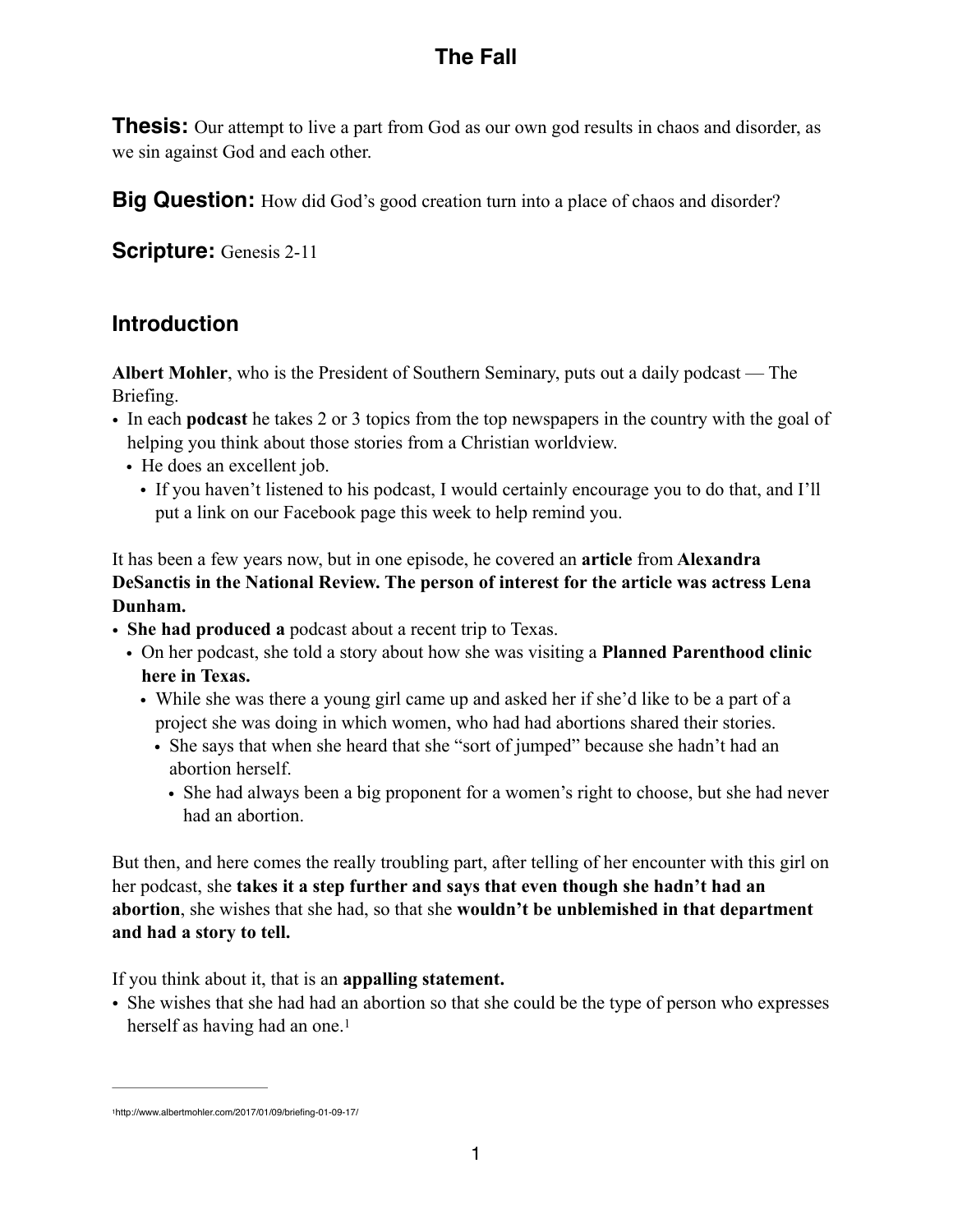As **conservative evangelicals,** we naturally **recoil** at Dunham's statement.

- It is a clear violation of God's created order.
	- We are made in the image of God.
		- That doesn't mean we look like God God is Spirit.
			- Instead, it means we are meant to be **His representatives.** 
				- **• Remember last week, we are to be kingly priests who administer God's kingly rule over the earth.**
- **• As the big "K" King.** 
	- As the all sovereign ruler of the created order, God has **decreed that murder is wrong** That is the sixth of the Ten Commandments.
		- **Murder**, which is exactly what **abortion** is, is a clear violation of God's rule.
			- We are quick to call it for what it is.
- <span id="page-1-1"></span>• But what about that **white lie** you told the other day to cover something up at work?
	- Or the **pornographic website** you visited recently when you couldn't sleep?
		- What about the **hatred** you have for **another race or culture**?
			- What about **divorce**?
				- **• Did you know that Christians have a divorce rate around 50%, it is 70% if you include Catholics?** 
					- **• Evangelicals fair much better at 28%.** 
						- But when you compare even the evangelical rate of divorce to that of **non-Christian religions,** we are woefully behind.
							- They divorce at a rate of only **5%**.[2](#page-1-0)
							- Admittedly, these statistics don't take into account what is considered a biblical right to divorce — that being adultery and a non-believing spouse leaving because their spouse became a believer.
								- Regardless the rate is high.
								- And we accept it as if it is just another part of life.
					- Now that doesn't mean there isn't forgiveness for those who have been divorced.
						- It doesn't mean that divorcee's are to be put on a shelf and they can never do ministry.
							- I know many divorcee's who are repentant and are being used by God.
								- Divorce is not the unforgivable sin.
								- But, a part from the two biblical reasons for divorce, it is a violation of God's good design for marriage.

<span id="page-1-0"></span>https://www.pewforum.org/religious-landscape-study/marital-status/divorcedseparated/ [2](#page-1-1)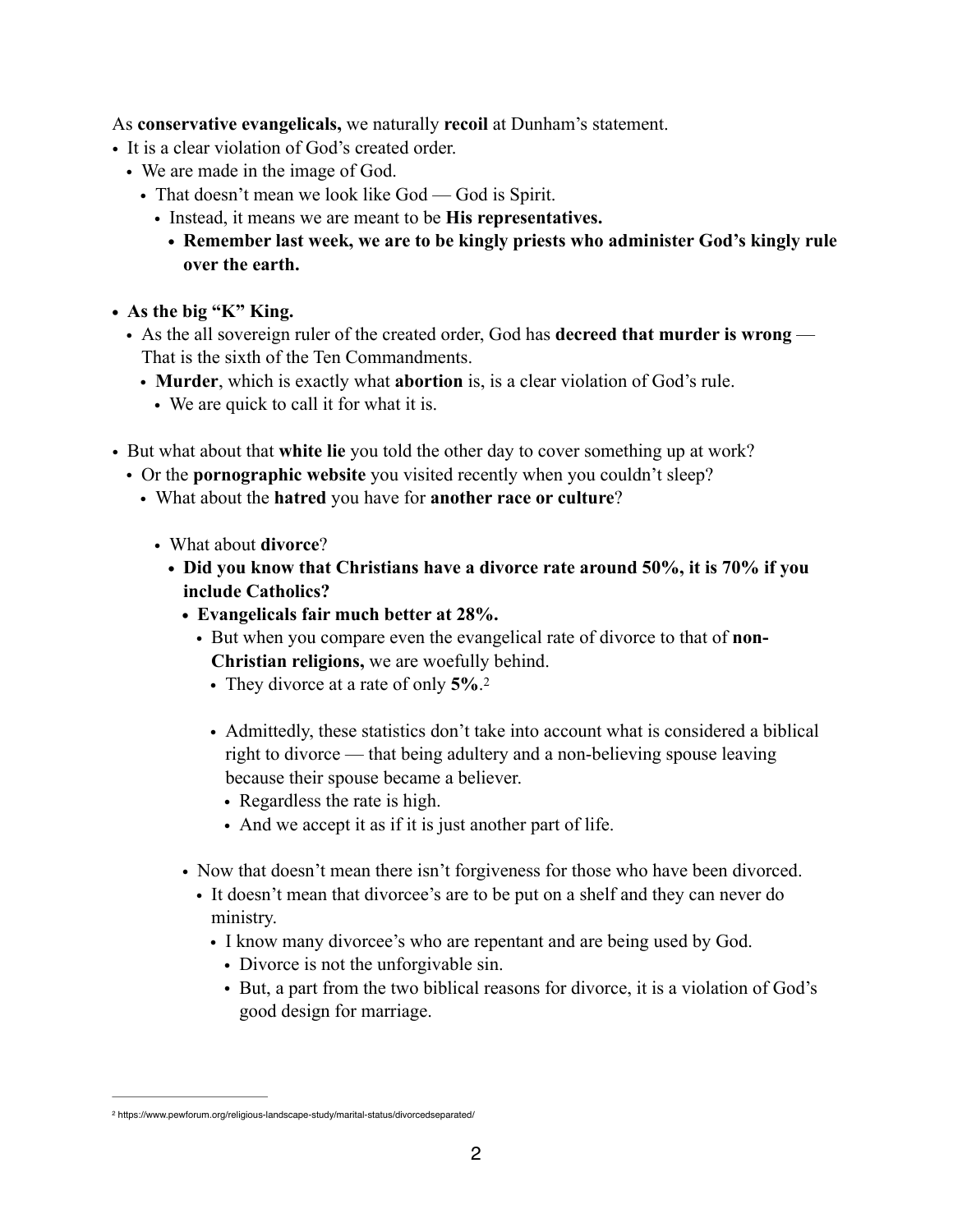**We can keep going down the list of ways in which we rebel against God, but hopefully you get the point.** 

- **Rebellion against God and His right to rule exists in this world**.
	- In big ways and small ways, we cast off what we have been created to do **to act as kingly priests who worship God as His representatives, administering His Kingly rule over this world as little "k" kings, while faithfully serving God in accordance with His Word.**

#### **How did we get to this place?**

- To a place where a young actress says she wishes she had had an abortion.
- To a place where we openly and cavalierly reject the purpose for which we have been created?

**Transition:** When we turn to the Bible, we find that:

## **I. It Started with a Tree and a Lie (vs. 2:15-17, 25; 3)**

If you remember from last week, after God created Adam He:

"*…took the man and put him in the garden of Eden to work it and keep it.*"" (Ge 2:15)

At this time, Eve hadn't been created.

• But

A. GOD PLACES ADAM IN THE GARDEN AND HE TELLS HIM TO "WORK IT AND KEEP IT".

- In other words, God wants him bring the garden and the world under his **dominion**, so as to take it somewhere.
	- As well as he wants him to worship Him by **serving** according to His wisdom.
		- That's Adam's job.
			- That is what God wants him to do.

**Transition:** Placing him in the garden, this beautiful paradise,

#### **God gave him one restriction.**

Verses 16 and 17,

"*And the Lord God commanded the man, saying, "You may surely eat of every tree of the garden, but of the tree of the knowledge of good and evil you shall not eat, for in the day that you eat of it you shall surely die*."" (Ge 2:16-17)

#### **Adam could enjoy everything in the garden, but one tree.**

• He wasn't to eat from the tree of the knowledge of good and evil.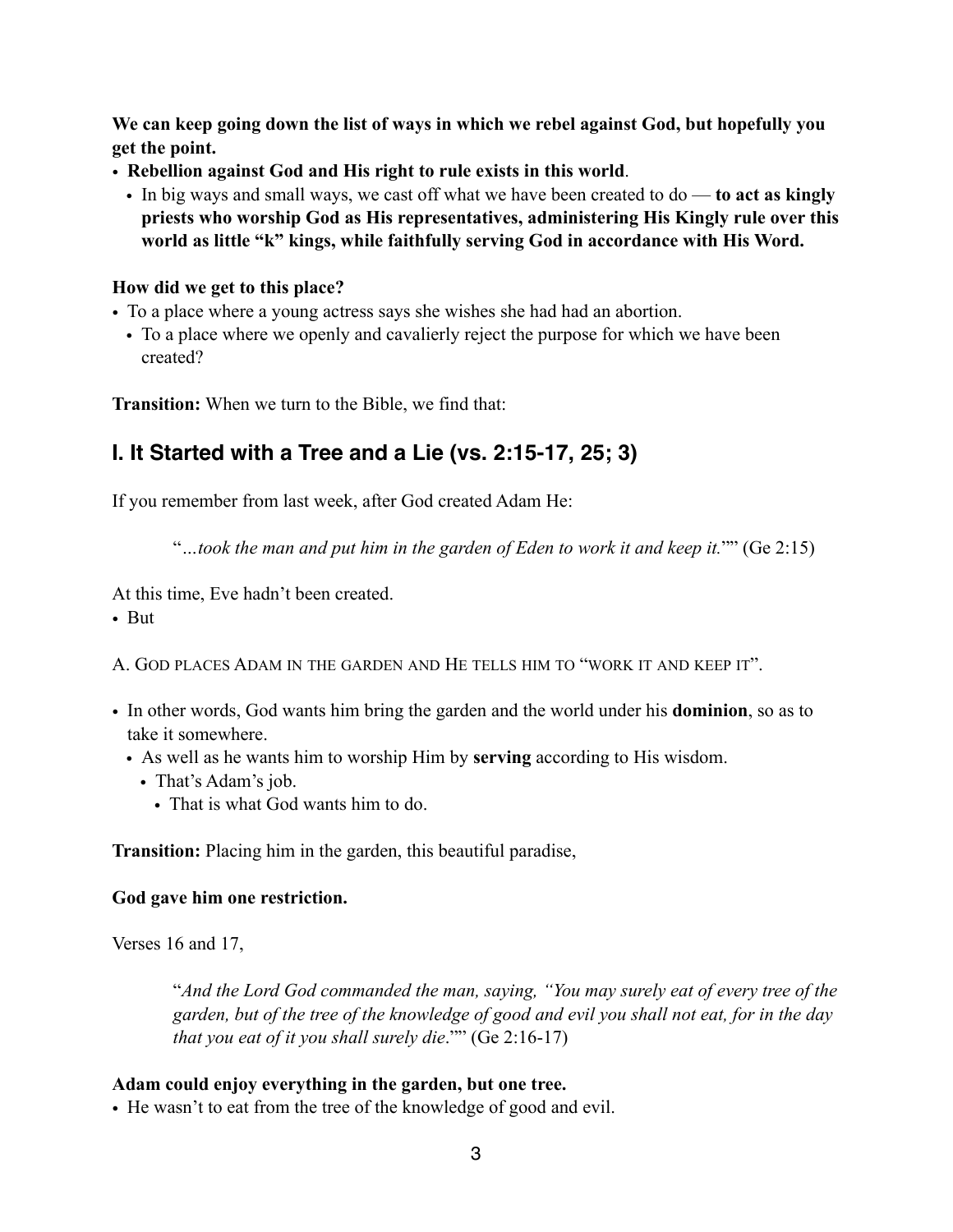• If he did, he would surely die.

#### **God didn't give him this restriction to punish him.**

- Instead, God gave it to protect him.
	- He wanted Adam to flourish and enjoy His good creation.
		- He knew if he ate from that tree, Adam wouldn't be able to enjoy His good creation.
			- It would all disappear.

### **Transition:** But:

### **God not only wanted to protect Adam, He was also testing him.**

- God wanted to know if Adam would recognize that He was the one in charge.
	- That He was living in God's kingdom.
		- In God's kingdom, it is God that gets to set the rules and terms.
			- It is God that gets to define what is good and evil.
				- Would Adam allow God to do these things, recognizing his rightful place as a little "k" king?
					- Or would Adam usurp God's throne, seeking to take it for Himself?
						- Would Adam seek to define good and evil and setup his own kingdom?

With this one command, Adam sets about working and keeping it in God's good kingdom.

• But after a while God realizes Adam is all alone.

• It is not good for man to be alone, so He says,

"*I will make him a helper fit for him*."" (Ge 2:18)

**Transition:** He does just that.

B. GOD CREATES EVE TO BE ADAM'S WIFE AND HELPER.

For a while after Eve was created, everything was going well.

• At the end of chapter 2 we are told that,

"…*the man and his wife were both naked and were not ashamed.*" (Ge 2:25)

In other words, their relationship with God and one another was perfect.

That's how chapter 2 ends, which leaves you to wonder, just how long things are going to stay that way.

**Transition:** Well you don't have to wonder too long because as chapter 3 begins we learn that:

C. EVE ENCOUNTERS A CRAFTY SERPENT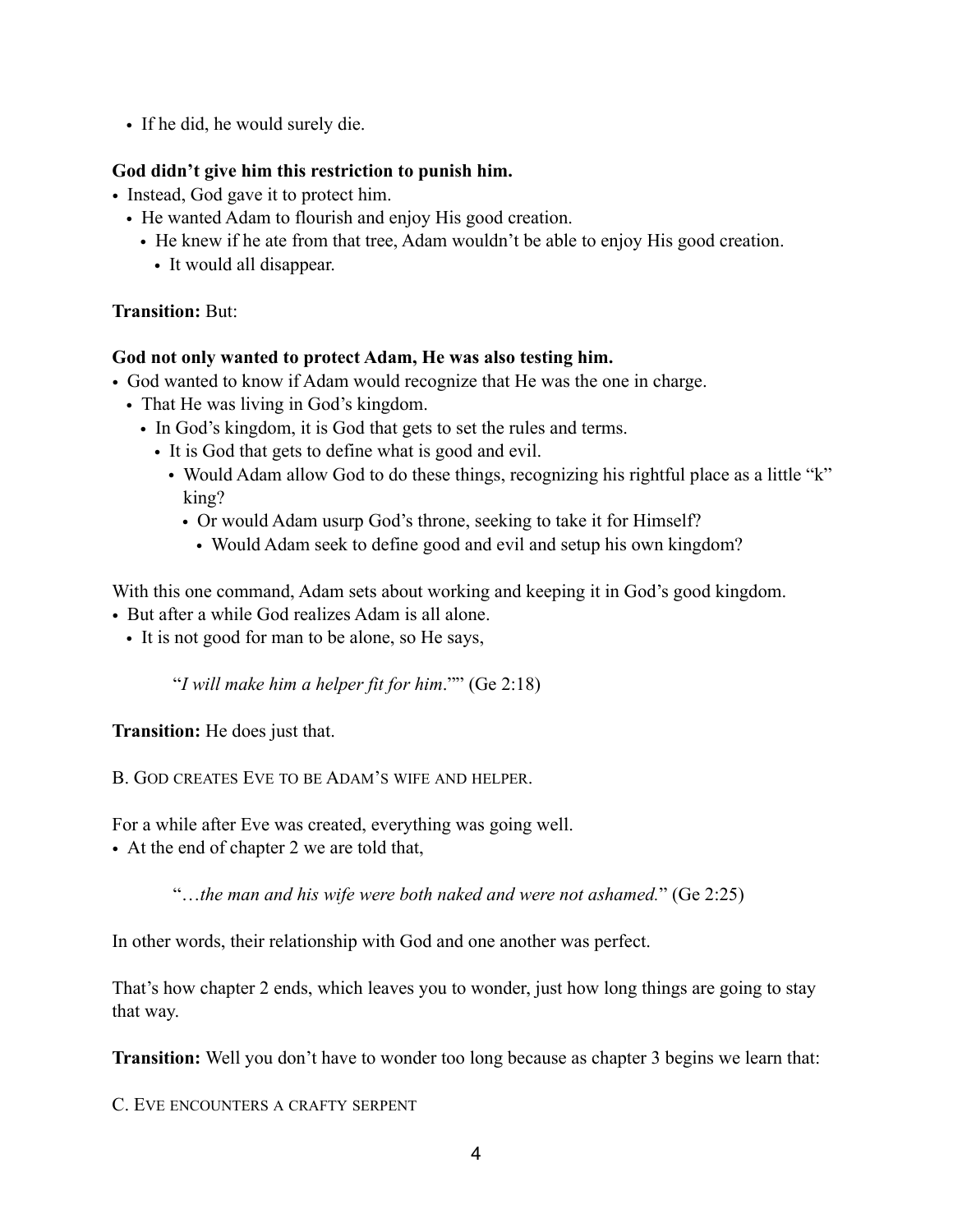Chapter 3 begins with these words,

"*Now the serpent was more crafty than any other beast of the field that the Lord God had made.*"" (Ge 3:1a)

Right off the bat we're introduced to the serpent and we are told that he is "*crafty"* — that he is skilled in the art of deception.

- The first thing this crafty character does is challenge God's Word.
	- With a well placed question.

 *He said to the woman, "Did God actually say, 'You shall not eat of any tree in the garden'?*"" (Ge 3:1b)

Instead of ignoring the serpent, instead of walking away to get Adam, Eve entertains the serpent's question.

• In verse 2,

"…*the woman said to the serpent, "We may eat of the fruit of the trees in the garden, but God said, 'You shall not eat of the fruit of the tree that is in the midst of the garden, neither shall you touch it, lest you die*.' "" (Ge 3:2–3)

With that the serpent knew he had her hooked.

• In verse 4, he starts reeling her in.

"*But the serpent said to the woman, "You will not surely die. For God knows that when you eat of it your eyes will be opened, and you will be like God, knowing good and evil.*"" (Ge 3:4–5)

**The serpent not only challenges God's Word but His character as well.** 

- **• He tells Eve that God is a liar.** 
	- **• That He is holding them back.** 
		- **• That they could be so much more without God, and their true potential was yet to be reached — they could be kings of their own kingdom.**

The irony in all this is that they were already like God and at the pinnacle of their potential.

• They were created in the image of God and given dominion over all the earth.

But Eve didn't recognize what she had.

- I guess the grass is always greener on the other side, even in the garden of Eden.
	- Not recognizing what she had, the crafty serpent convinced Eve that God was holding out on her.
		- That He was keeping something from them.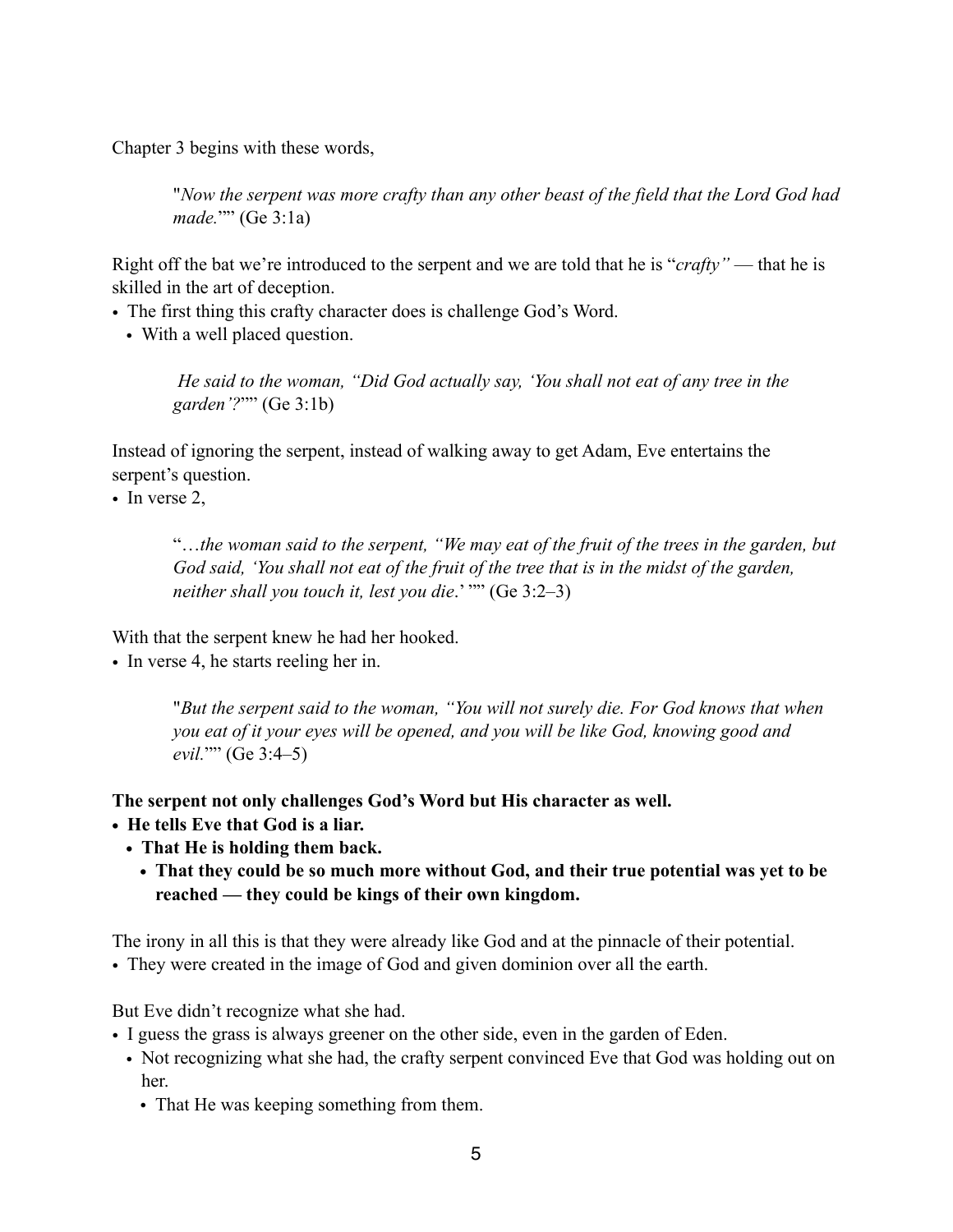- Something that they needed in order to be whole and complete.
	- And the remedy to their sickness, to their blindness, was the forbidden fruit, which ultimately represented rebellion against God's authority.

D. WHAT'S EVE'S RESPONSE?

Look at verse 6,

"*So when the woman saw that the tree was good for food, and that it was a delight to the eyes, and that the tree was to be desired to make one wise, she took of its fruit and ate, and she also gave some to her husband who was with her, and he ate."* (Ge 3:6)

So Eve gave into the serpent's temptation.

- She ate the fruit.
	- Then she led her husband to do the same.

E. WHAT WAS THE RESULT OF THEIR ACTIONS?

Verse 7

"*Then the eyes of both were opened, and they knew that they were naked. And they sewed fig leaves together and made themselves loincloths*." (Ge 3:7)

Just as the serpent said, their eyes were opened and they didn't immediately die.

While that was true:

#### *(1) Their relationship with one another and God changed.*

• Instead of living in a healthy and productive relationship with one another, their relationships changed.

#### *(2) They experienced shame.*

- Shame before God and one another.
	- They felt their rebellion.
		- They knew they had transgressed the line.
			- For the first time they felt vulnerable and closed off to both God and each other.

#### **Transition:** But

#### **Adam and Eve's loss didn't end with shame.**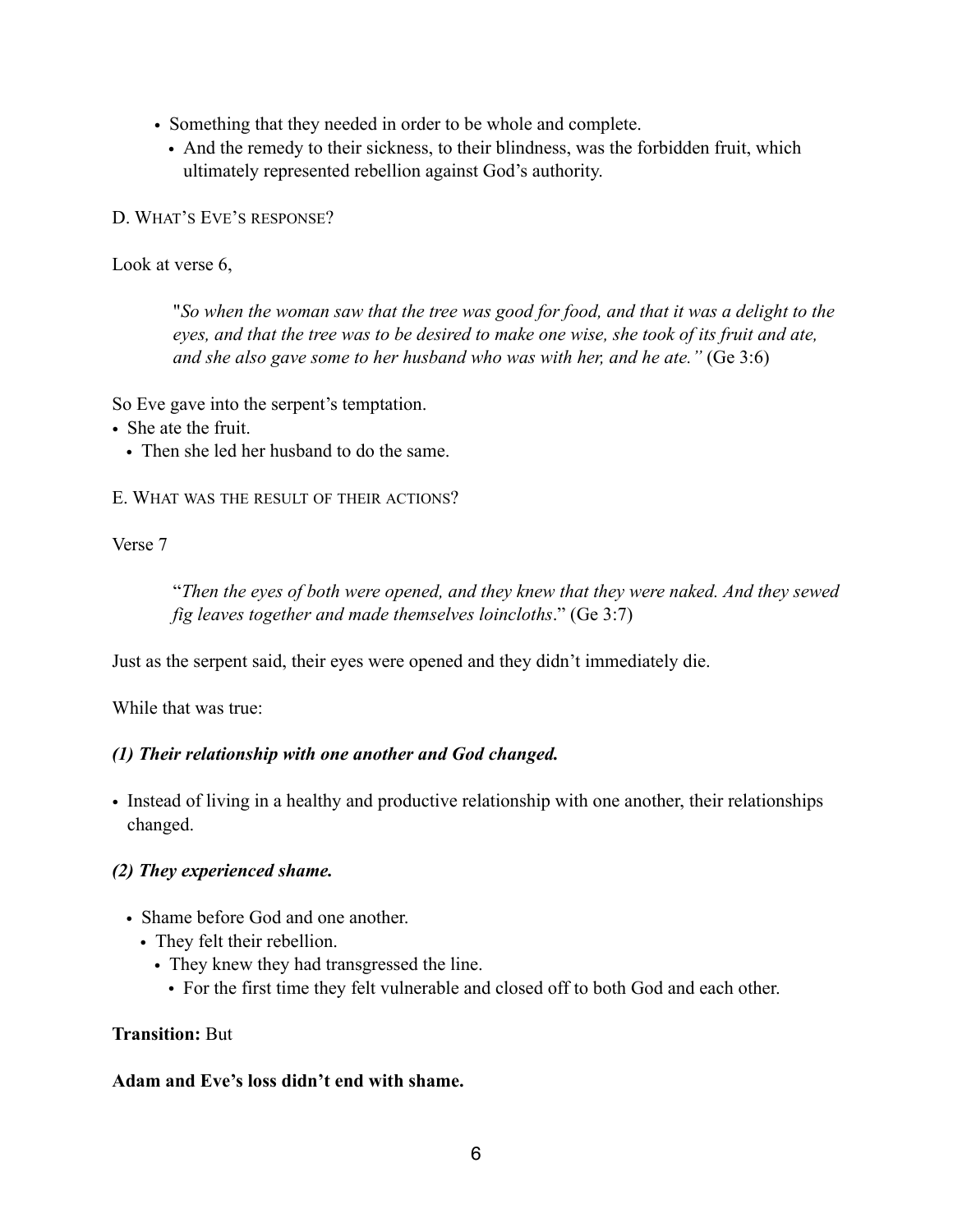Let's pick back up in verse 8

"*And they heard the sound of the Lord God walking in the garden in the cool of the day, and the man and his wife hid themselves from the presence of the Lord God among the trees of the garden. But the Lord God called to the man and said to him, "Where are you?" And he said, "I heard the sound of you in the garden, and I was afraid, because I was naked, and I hid myself." He said, "Who told you that you were naked? Have you eaten of the tree of which I commanded you not to eat?*" (Ge 3:8-11)

Not only did they feel shame but:

## *(3) They experienced fear*

- Instead of their regular meeting with God in the garden, they hid themselves from Him for fear of His punishment.
	- Adam and Eve knew they deserved punishment for what they had done.
		- Eating that fruit amounted to them storming God's throne room in an effort to remove Him as King.
			- They knew that was wrong.
				- They felt shame for their actions and feared the punishment that would result.

APPLICATION: Our society feels this as well.

- That is why there is such a drive to rid this nation of Christianity.
	- If you aren't confronted with the things of God, then you don't have to deal with the fear of punishment and shame for your actions.

**Transition:** Not only did Adam and Eve experience shame, fear, and a breakdown in their relationship with God,

## *(4) They suffered a breakdown in their relationship with each other*

In answer to God's question:

"*The man said, "The woman whom you gave to be with me, she gave me fruit of the tree, and I ate*." (Ge 3:12)

"It is your fault God. You gave me this woman, she is broken, and she deceived me!"

- Not only is Adam blaming God, he also shifts the blame to his wife, Eve.
	- It was all her

Eve does the same.

• Instead of admitting her guilt, she shifts the blame to the serpent.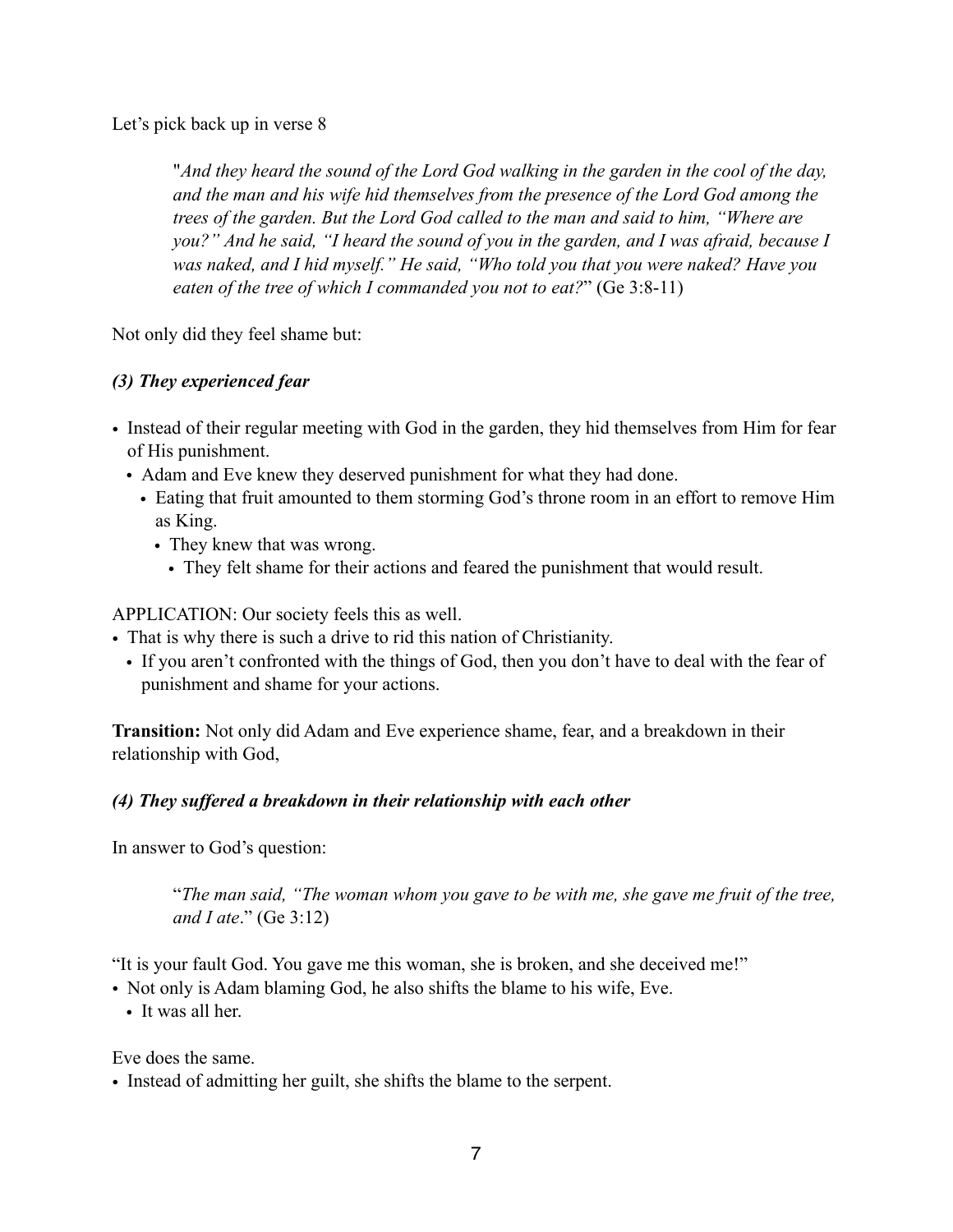"*Then the Lord God said to the woman, "What is this that you have done?" The woman said, "The serpent deceived me, and I ate.*" (Ge 3:13)

While it's true the serpent did deceive her, she was still morally culpable.

- She was still to blame.
	- She broke God's command and even led her husband to do the same.

Deceived by the serpent, they not only experienced shame, but they also experienced a broken relationship with God and each other, which led to fear and blame shifting.

**Transition:** On top of all that,

### *(5) Adam and Eve experienced a curse*

In verse 14 God curses the serpent, and then in verse 15 He starts in with the woman saying,

"*…I will surely multiply your pain in childbearing; in pain you shall bring forth children. Your desire shall be contrary to your husband, but he shall rule over you.*" (Ge 3:15-16)

To the **woman**, the curse brought pain and relational fights.

**Transition:** But Eve wasn't the only one who experienced the curse.

**Adam** was culpable, not only because he failed to trust God, but he also failed to lead his wife to do the same.

• So God turns to Adam and,

"*…he said, "Because you have listened to the voice of your wife and have eaten of the tree of which I commanded you, 'You shall not eat of it,' cursed is the ground because of you; in pain you shall eat of it all the days of your life; thorns and thistles it shall bring forth for you; and you shall eat the plants of the field. By the sweat of your face you shall eat bread, till you return to the ground, for out of it you were taken; for you are dust, and to dust you shall return.*"" (Ge 3:17–19)

While women have Eve to thank for painful childbirth and fights with their husband, men, we have Adam to thank for our work being difficult and burdensome.

**Transition:** As if that wasn't bad enough,

## *(6) God kicks them out of the garden.*

We learn in verse 23 that: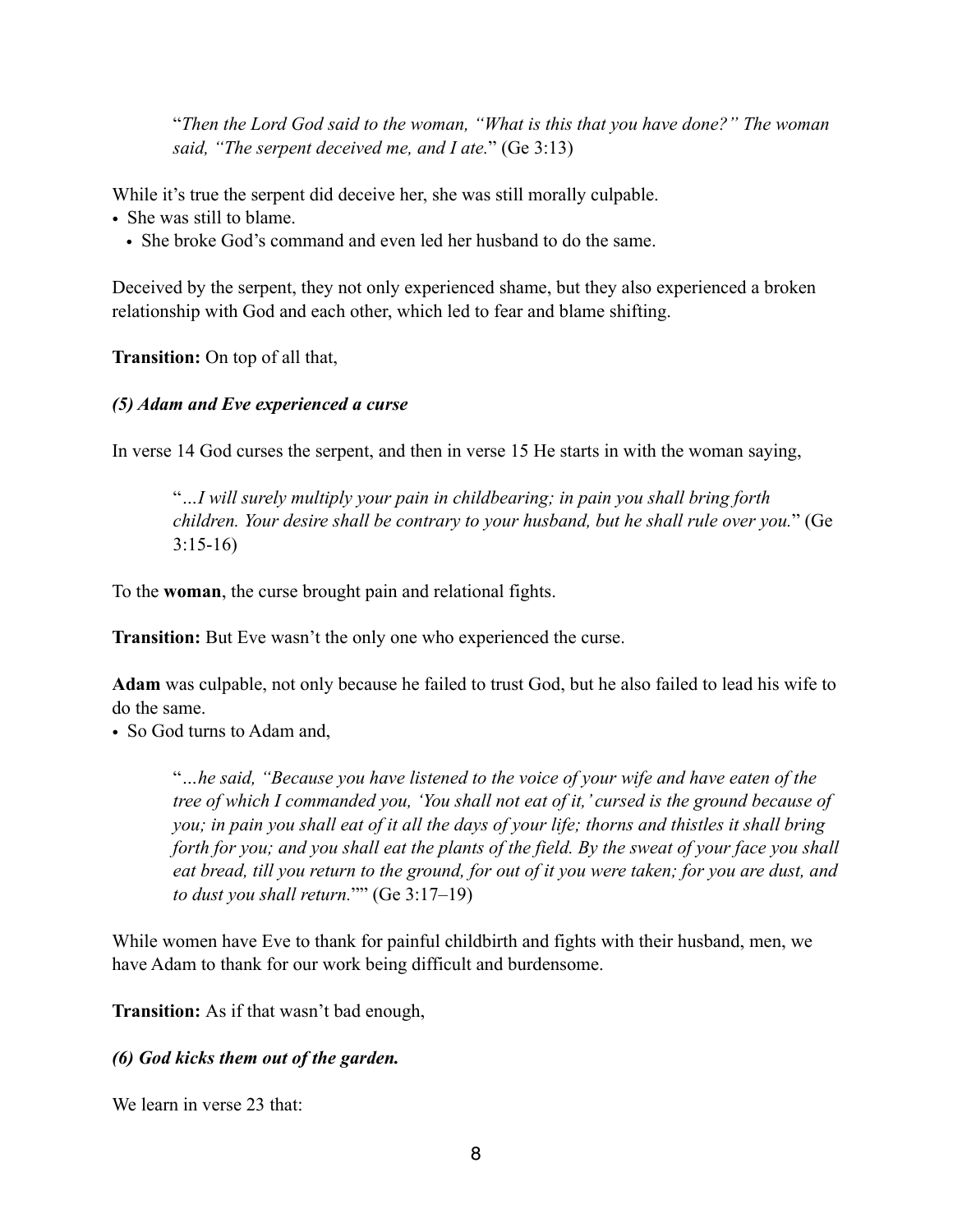"*…the Lord God sent him out from the garden of Eden to work the ground from which he*  was taken. He drove out the man, and at the east of the garden of Eden he placed the *cherubim and a flaming sword that turned every way to guard the way to the tree of life.*" (Ge 3:23–24)

Now, if you ask me, Adam and Eve experienced a pretty big loss for what they perceived to be gain.

APPLICATION: But that is always what sin does — it lets us down.

- It promises us satisfaction and fulfillment.
	- It promises us freedom and identity.
		- But the promise of sin is empty.
			- It can't deliver on it's promises

**Transition:** Just as Adam and Eve experienced a loss because they believed the lie,

F. WE EXPERIENCE A LOSS TOO.

- When we seek wisdom and insight apart from God.
	- When we fail to act as God's kingly and priestly representatives, rejecting His reign and rule over our lives, believing that we can and should be able to determine what's right and wrong on our own, operating as big "K" kings instead of little "k" kings.
		- When we do that, we are believing a lie.

A lie that results in:

- Shame
- Fear
- Severed relationships
- The breakdown of the family
- Pain
- Sweat
- Toil
- And ultimately eternal death, resulting in us suffering God's punishment in hell.

#### **Transition:** And

#### **We all have inherited this same curse.**

- **• Because of the fall of Adam, God's image on us is marred.** 
	- **• We receive corrupted and sinful natures.**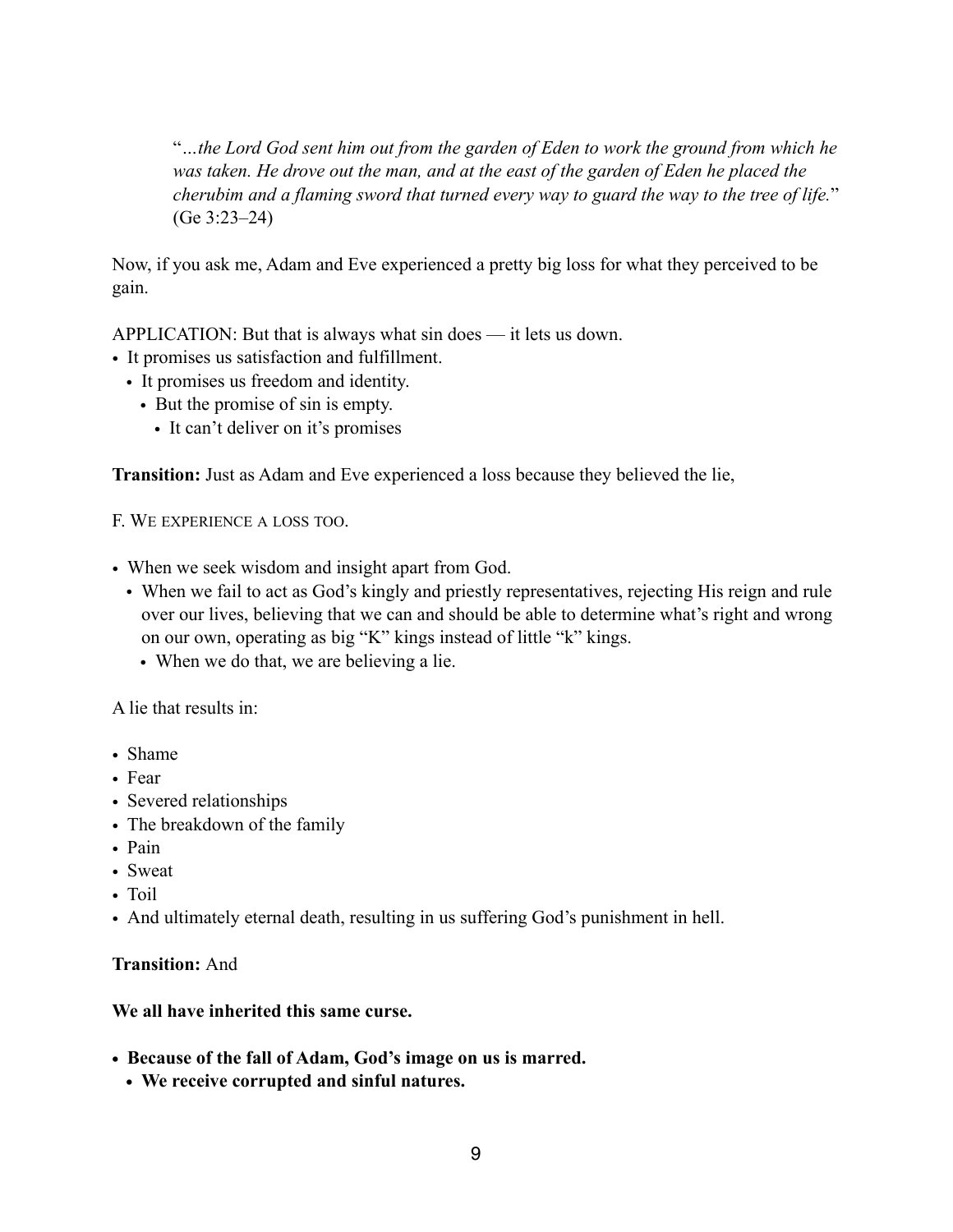Paul talks about this in **Romans 5:12** when he says,

*"Therefore, just as sin came into the world through one man, and death through sin, and so death spread to all men because all sinned—*" (Ro 5:12)

Then down in **verse 14** (I didn't include a slide)

"*Yet death reigned from Adam to Moses, even over those whose sinning was not like the transgression of Adam, who was a type of the one who was to come*." (Ro 5:14)

Then down in **verses 18-19** (I didn't include a slide)

"*Therefore, as one trespass led to condemnation for all men, so one act of righteousness leads to justification and life for all men. For as by the one man's disobedience the many were made sinners, so by the one man's obedience the many will be made righteous*." (Ro 5:18–19)

We are fallen.

- Dead in sin.
	- Separated from God.
		- We now wear Adam's fallen nature.

As a result, Adam's guilt is imputed to us.

- It is attributed to us.
	- It is as if we did it.
		- We all experience "*condemnation*" because of Adam.
			- We "*were made sinners*" and we have "*all sinned*"

In Adam's fall, God judged Adam guilty and passed His guilty verdict on to all humanity born after Adam.

- We don't even have to sin in order for this to take place.
	- We are born guilty.
		- We are born with Adam's sin credited to our account.
			- **• That's because Adam is not just the natural head of the human race, but he is also our federal representative.** 
				- Adam's guilt and condemnation before and against God is passed on to us because he represents us all.
					- So we are regarded as having sinned in Adam, which means we all deserve the same punishment.

Because of our sinful nature we continue in rebellion to God and because of Adam we experience the curse.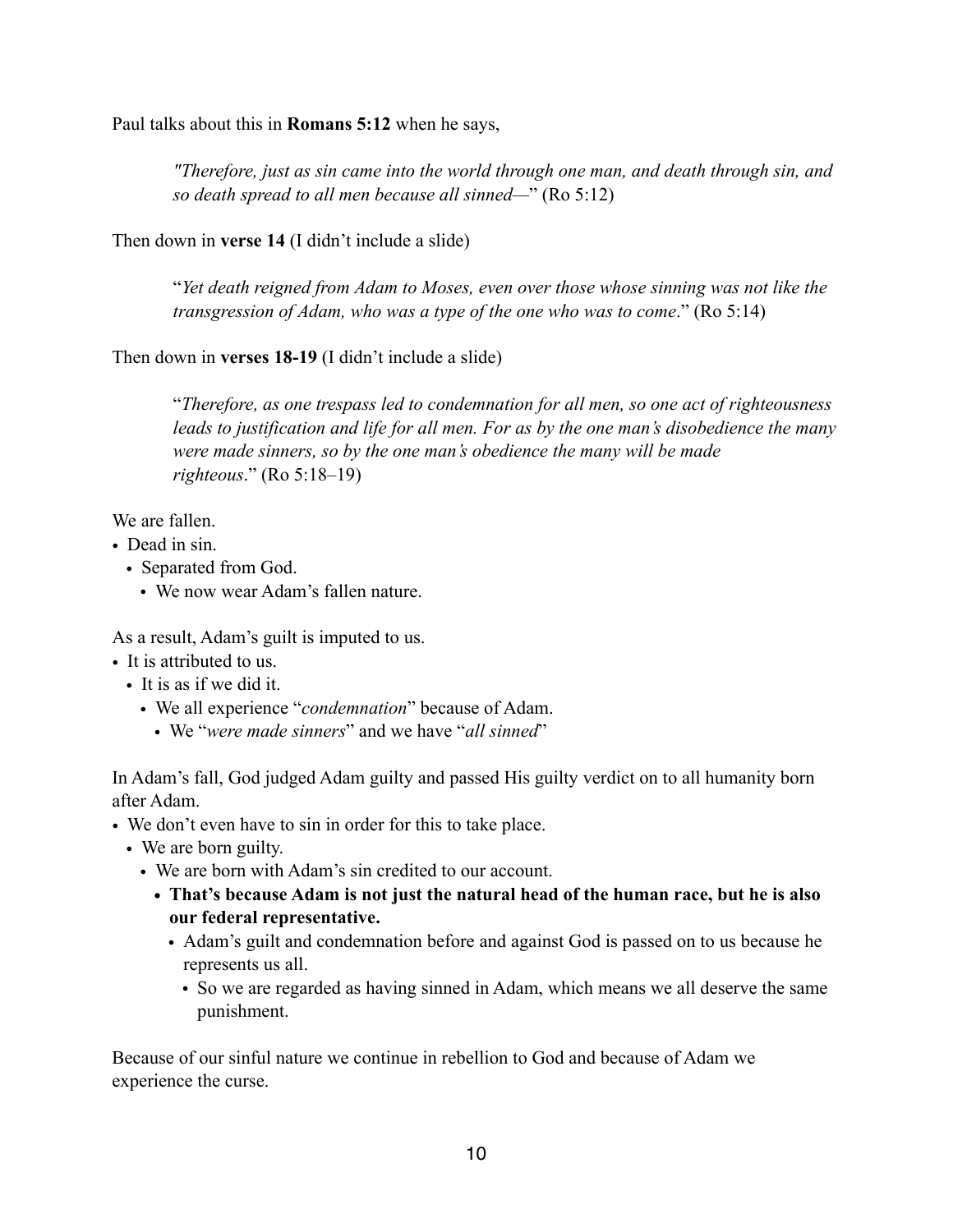The experience of the curse should drive us to the end of ourselves.

- It should humble us and cause us to submit to God's wise leadership.
	- But that's usually not the case.
		- Instead man continues to press forward in defiance to God's rightful rule as King.
			- Man continues to seek God's throne, and to define what is good himself.

**Transition:** But:

## **II. Our desire to be big "K" kings and define what is good only serves to create more chaos and disorder (vs. Gen 4-11)**

Continuing through the Genesis narrative reveals that to be true.

**Transition:** After Adam and Eve are driven out of the garden, they have two sons

A. CAIN AND ABEL.

In the course of time, Cain kills Abel because God accepted Abel's sacrifice over Cain's.

• Cain reveals the outworking of what happens when we live according to our rule and seek our own definition of good — we kill those that get in our way.

**Transition:** After Cain we encounter

B. LAMECH,

Lamech continues to show us what happens when we take things into our own hands.

• Women become property and punishment ends up being disproportionate to the crime (Gen 4:23-24).

**Transition:** By the time we get to

C. NOAH

We see that man reigning and ruling according to his own definition of goodness has produced nothing but wickedness and evil, so much so that God regretted creating man.

- He determines to erase them along with the animals from the face of the earth (Gen 6:5-7).
- And He does just that, except for one man, his family, and some of each kind of animal.
	- In an ark, God preserves Noah's life.
		- And after the flood subsides, He restarts the world with Noah, his family, and the animals that entered the ark.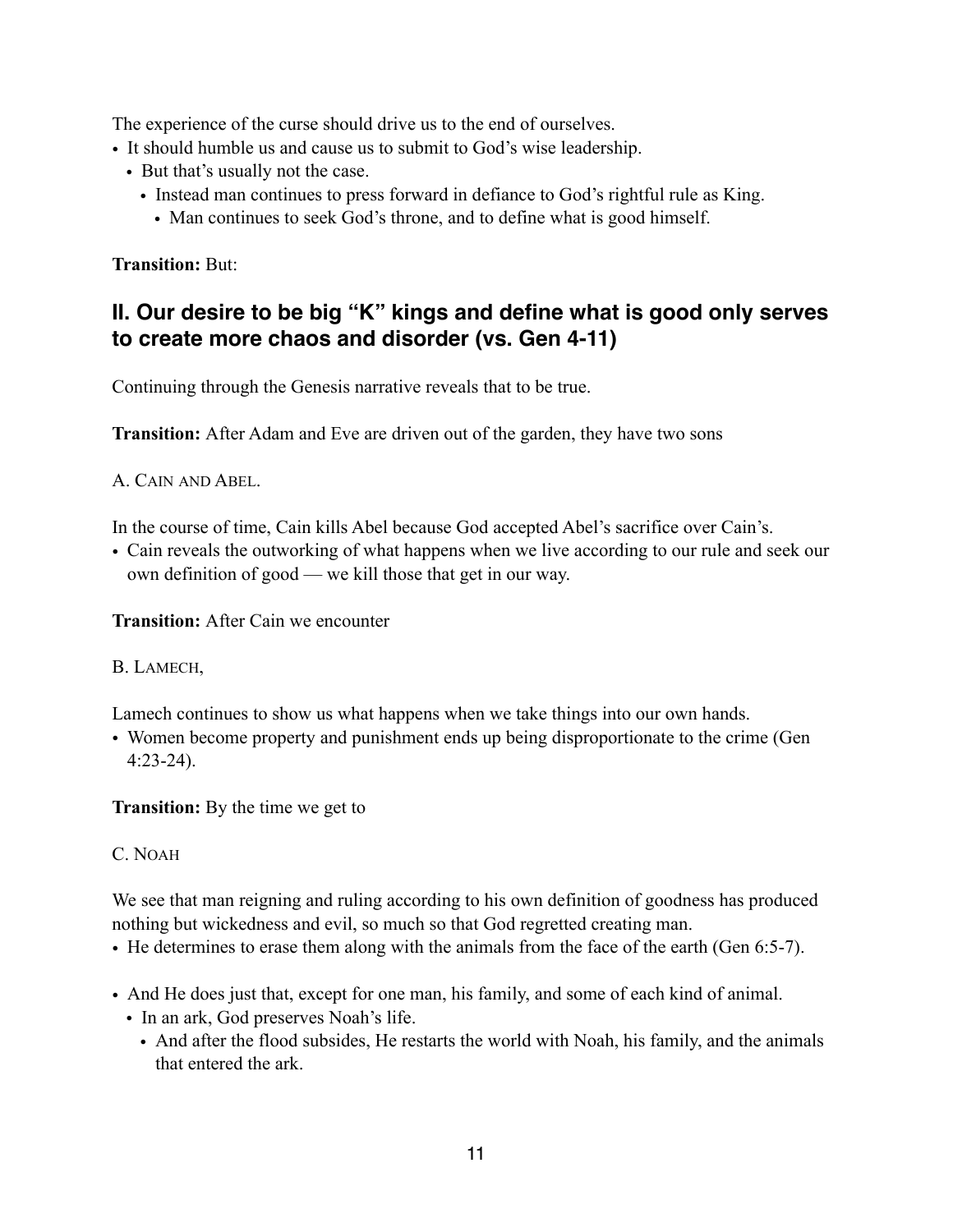While God starts over with Noah and his family, they aren't able to escape the curse.

- That's because sin has polluted this world and everything in it, including Noah, his family, and the animals.
	- That's why not too long after Noah begins again, he is found in his tent drunk on the wine the Lord has given him to enjoy.
		- And his son Ham seeks to exploit his father's shame for his own gain (Gen 9:20-27).

**Transition:** While Noah and his family are corrupted by the Fall, they aren't the last.

- The world grows even more sinful as the population increases and continues to rule as big "K" kings and operate according to their own definition of goodness.
	- The pinnacle of man's effort to rule and to determine what is right and wrong in his own eyes is:

D. THE TOWER OF BABEL

- Instead of operating according to God's creation mandate to be fruitful and multiple, to exercise dominion and subdue the earth for God, man begins to build a city and tower on the plain of Shinar so that they can make a name for themselves and avoid having to scatter throughout the earth.
	- But God in His providence foils their plan, confusing their language, so that they have to scatter from one another.

**Transition:** So we see that:

\*\*\*Our attempt to usurp God's rule and live according to our own definition of good doesn't result in the good life, instead it results in chaos and disorder as we rebel against God and sin against one another.

- Which tells us that God's good creation has turned into a place of disorder and chaos because we have rebelled against God.
	- We have rejected His reign and rule, His wisdom and direction, His definition of what is good and just and we have replaced it with our own.\*\*\*

**Because we have forgotten that we live in God's kingdom and have sought to rule as if we are kings according to our own definition of what is good and right, we live in a world where sin runs rampant and is celebrated.** 

## **Conclusion**

We live in a broken world, a world that cries out for redemption, a world that needs to be fixed.

And as chapter 11 ends, we are left wondering:

• How is this world going to be fixed; how is it going to be redeemed?